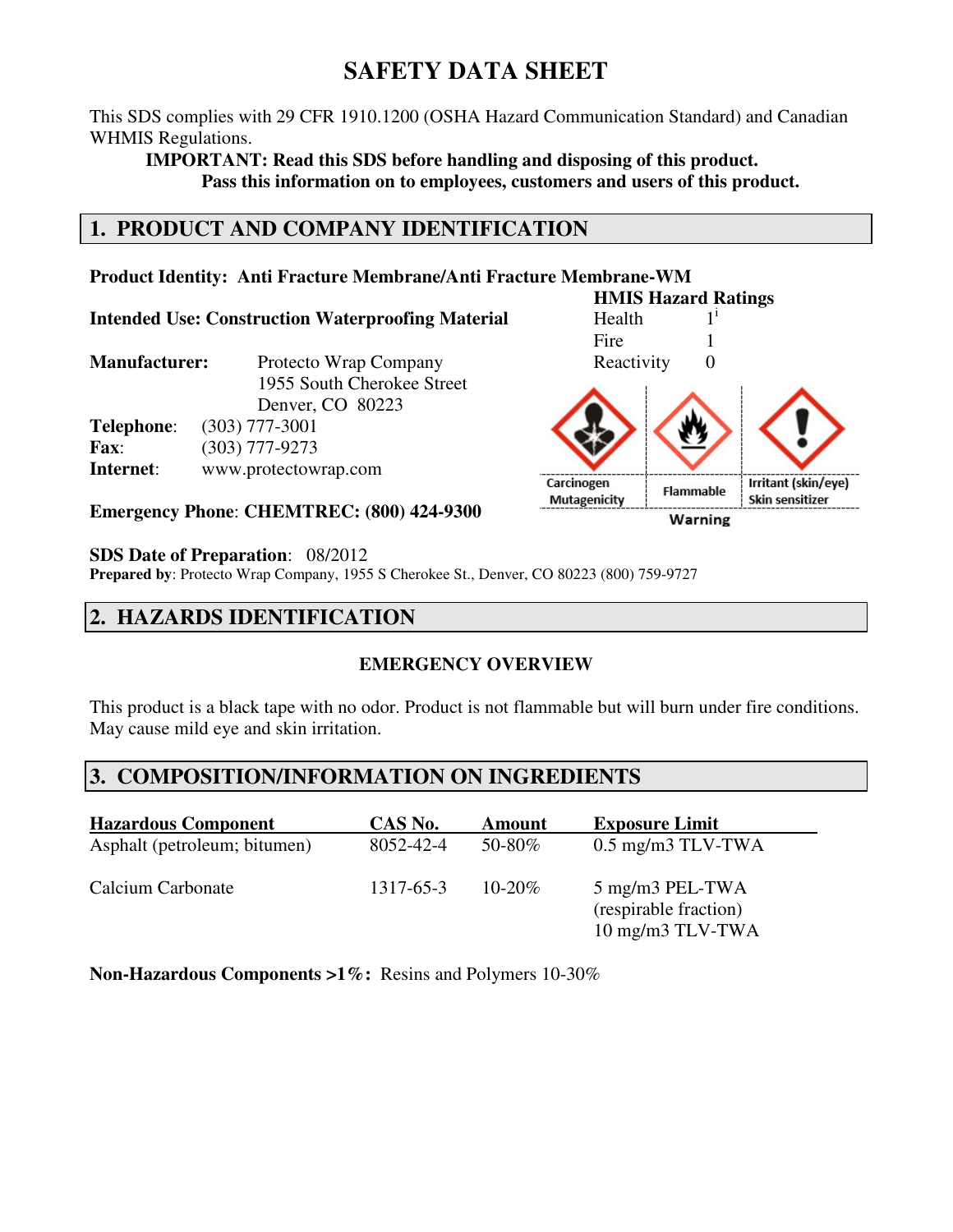# **4. FIRST AID MEASURES**

**EYE:** First check victim for contact lenses and remove if present. Flush victim's eyes with large quantities of water, holding the eyelids apart. Get medical attention if irritation persists.

**SKIN:** Remove contaminated clothing. Wash skin thoroughly with soap and water. If rash or irritation develop, get medical attention

**INGESTION:** If conscious, rinse mouth with water. Never give anything by mouth to an unconscious or convulsing person. DO not induce vomiting unless directed by medical personnel. Get medical attention.

**INHALATION:** If symptoms of exposure develop, remove victim to fresh air. If breathing is difficult or symptoms persist, get immediate medical attention**.** 

### **5. FIRE FIGHTING MEASURES**

**FLASH POINT:** >320° F

**FLAMMABLE LIMITS: LEL:** Not applicable **UEL**: Not applicable **AUTOIGNITION TEMPERATURE:** Not determined

**EXTINGUISHING MEDIA:** Use foam or dry chemical to extinguish fire. Use fog nozzles if water is used. Water streams may cause violent eruptions and spread the burning of asphalt. Use water to cool fire exposed containers and structures.

**UNUSUAL FIRE OR EXPLOSION HAZARDS:** Product will burn if exposed to elevated temperatures or fire. Hot asphalt may ignite flammable mixtures on contact. Toxic vapors including hydrogen sulfide may be released upon combustion. Hydrogen sulfide vapors are heavier than air, may accumulate in low areas and flashback if ignited.

**SPECIAL FIRE-FIGHTING INSTRUCTIONS:** Firefighters should wear positive pressure selfcontained breathing apparatus and full protective clothing. Do not allow run-off from fire fighting to enter drains or water courses.

**HAZARDOUS COMBUSTION PRODUCTS:** Carbon monoxide, sulfur oxides, hydrogen sulfide, acrolein, benzaldehydes, aldehydes, ketones and unidentified organic compounds may be formed on combustion.

**EXPLOSION DATA (sensitivity to mechanical impact or static discharge):** None known.

### **6. ACCIDENTAL RELEASE MEASURES**

Wear appropriate protective clothing as described in Section 8. Pick up and place into an appropirate container for disposal. If product becomes molten, allow product to cool before picking or scraping up.

### **7. HANDLING AND STORAGE**

**HANDLING:** Avoid contact with the eyes and skin. This product is not intended to be heated but if product is heated provide adequate ventilation and avoid breathing vapors and mists. Wash with soap and water after use.

**STORAGE:** Store in a cool, well ventilated area away from excessive heat and sources of ignition.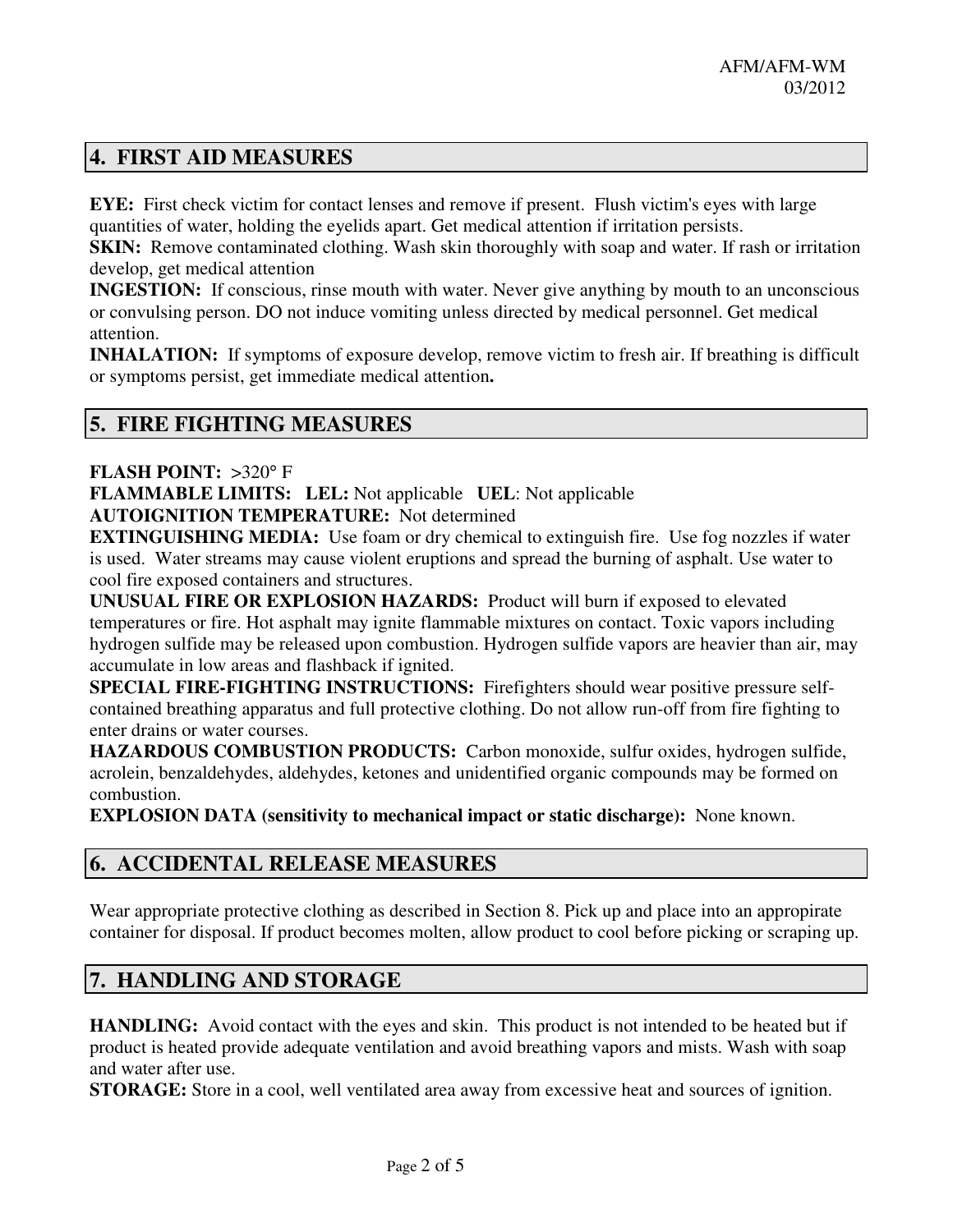# **8. EXPOSURE CONTROLS/PERSONAL PROTECTION**

### **EXPOSURE GUIDELINES:** Refer to Section 2.

**ENGINEERING CONTROLS:** General ventilation should be adequate for normal use. For operations where the TLV may be exceeded, mechanical ventilation such as local exhaust may be needed to maintain exposure levels below applicable limits.

**RESPIRATORY PROTECTION:** None needed under ambient conditions. For situations where the product is heated, hydrogen sulfide may be released. In such conditions, a NIOSH approved positive pressure self-contained breathing apparatus is recommended. Gas masks or other air purifying respirators are not recommended for hydrogen sulfide due to its poor odor warning properties. Equipment selection depends on containment type and concentration, select in accordance with 29

CFR 1910.134 and good industrial hygiene practice. For firefighting, use self-contained breathing apparatus.

**SKIN PROTECTION:** Avoid skin contact. Wear appropriate impervious gloves.

**EYE PROTECTION:** Safety glasses or goggles should be worn where contact is possible. **OTHER:** Wear long sleeved shirt and long pants to avoid skin contact. Wash thoroughly after handling.

# **9. PHYSICAL AND CHEMICAL PROPERTIES**

**APPEARANCE AND ODOR:** Black tape with no odor. **PHYSICAL STATE:** Solid **BOILING POINT:** Not applicable **VAPOR PRESSURE:** Not applicable **VAPOR DENSITY:** Not applicable **EVAPORATION RATE:** Not applicable **SOLUBILITY IN WATER:** Insoluble **BULK DENSITY:** 15.723 pounds/gallon **SPECIFIC GRAVITY:** 1.883 **pH:** NA **MELTING POINT:** 220°F (104°C) (Softening Point) **OCTANOL/WATER COEFFICIENT:** No data available **VOC CONTENT:** 0%

# **10. STABILITY AND REACTIVITY**

**STABILITY:** Stable under normal storage and handling conditions. **INCOMPATIBILITY:** Strong oxidizers. Avoid water if product is molten. **HAZARDOUS DECOMPOSITION PRODUCTS:** Carbon monoxide, sulfur oxides, hydrogen sulfide, acrolein, aldehydes, benzaldehydes, ketones and unidentified organic compounds. **HAZARDOUS POLYMERIZATION:** Will not occur.

# **11. TOXICOLOGICAL INFORMATION**

# **HEALTH HAZARDS:**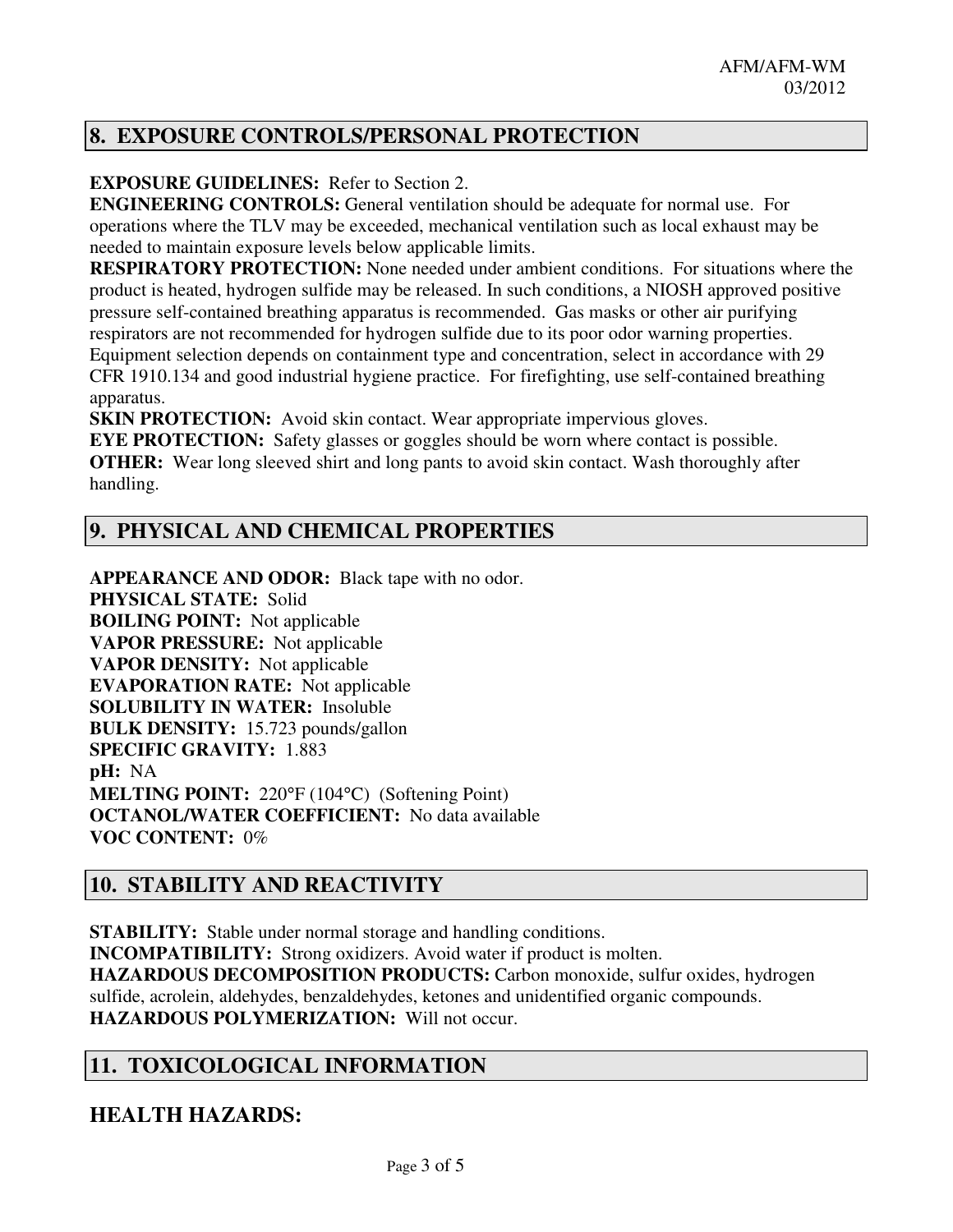**INGESTION:** No adverse effects are expected from normal use. Swallowing may cause gastrointestinal irritation, nausea, vomiting and diarrhea.

**INHALATION:** No adverse effects expected at ambient temperatures. Vapors released from heating product may cause respiratory irritation. At elevated temperatures hydrogen sulfide may be released.

The release of hydrogen sulfide gas in various concentrations may cause irritation of the eyes and respiratory tract, headache, dizziness, nausea and drowsiness. Exposure to high concentrations of hydrogen sulfide can cause respiratory arrest and death.

**EYE:** May cause irritation with redness, tearing and blurred vision. Contact with product at elevated temperatures may cause thermal burns.

**SKIN:** May cause irritation, defatting of the skin and dermatitis. Contact with product at elevated temperatures may cause thermal burns.

**SENSITIZATION:** This product is not expected to cause sensitization.

**CHRONIC/CARCINOGENICITY:** No adverse effects expected at ambient temperatures. Prolonged inhalation of asphalt smoke has been shown to cause bronchitis, pneumonitis and abscess formation in laboratory animals. Asphalt fume condensates have been shown to cause tumorgenic responses when repeatedly applied to the skin of laboratory animals. Prolonged inhalation of talc dust may cause lung damage (pulmonary fibrosis), however, the talc in this product is bound in a polymer matrix and dust exposure would not be expected. Asphalt (petroleum, bitumen) is listed by IARC as "Possibly Carcinogenic to Humans", Group 2B.

**MUTAGENICITY**: No adverse effects from available data.

**SYNERGISTIC PRODUCTS:** None specifically known.

**MEDICAL CONDITIONS AGGRAVATED BY EXPOSURE:** Employees with pre-existing skin and respiratory disorders may be at increased risk from exposure.

#### **ACUTE TOXICITY VALUES**:

 Asphalt: Oral Rat LD50 - >5.0 g/kg Skin Rabbit LD50 -  $> 2.0$  g/kg Skin Rabbit LD50 – 14100 uL/kg Calcium Carbonate: No acute toxicity data available

# **12. ECOLOGICAL INFORMATION**

No ecotoxicity data is available for this product at this time**.** 

# **13. DISPOSAL CONSIDERATIONS**

Dispose in accordance with local, state and federal environmental regulations.

### **14. TRANSPORT INFORMATION**

### **DOT HAZARDOUS MATERIALS DESCRIPTION:**

Proper Shipping Name: Not Regulated UN Number: None Hazard Class/Packing Group: None Labels Required: None